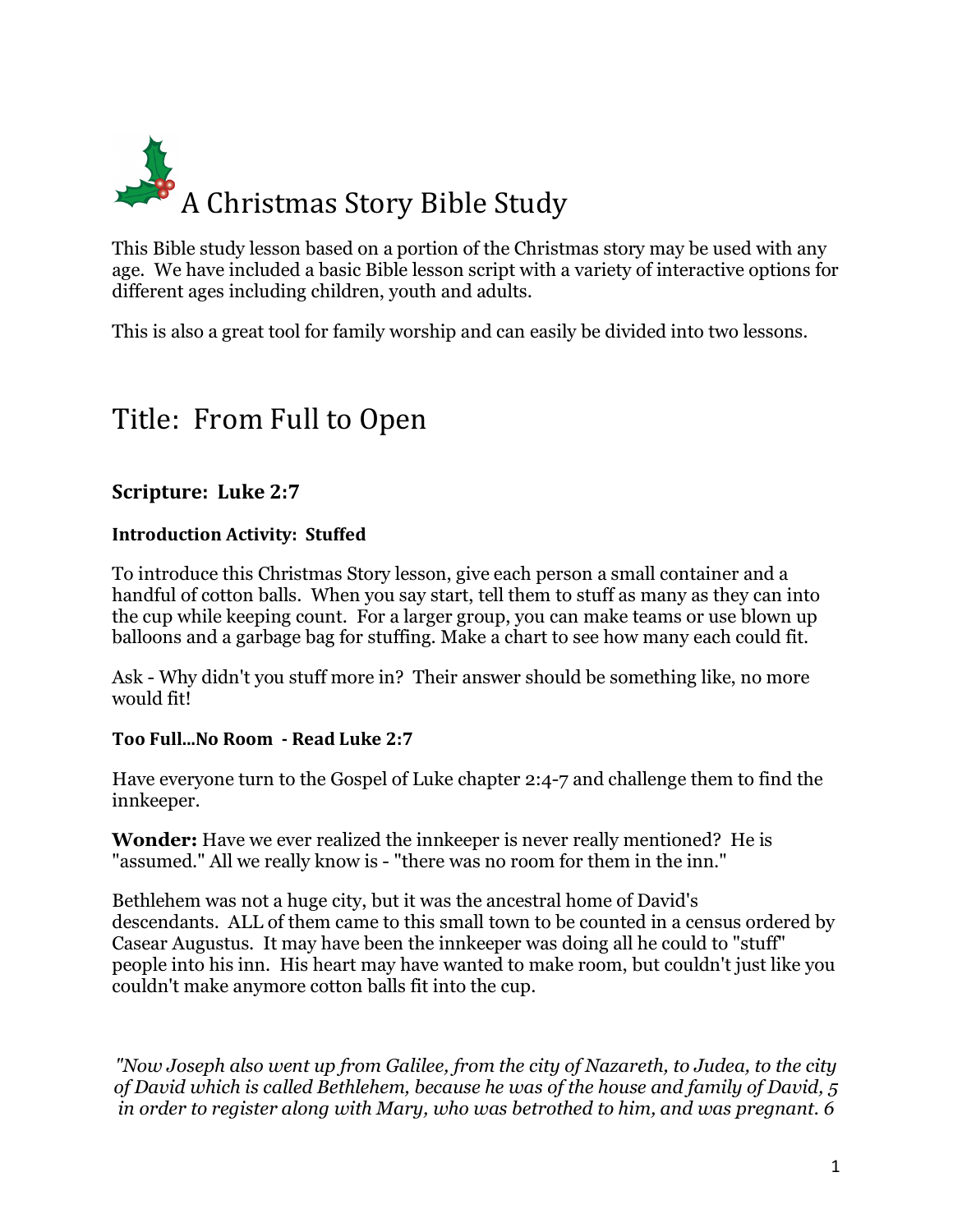#### *While they were there, the time came for her to give birth. 7 And she gave birth to her firstborn son; and she wrapped Him in cloths, and laid Him in a manger, because there was no room for them in the inn."*

#### Luke 2:4-7

It's easy to allow our lives to become "overbooked" just like the innkeeper's inn. His inn being full was not a bad thing; in fact he probably saw it as a really great problem to have.

We can learn a lot from this Christmas story "unmentioned" innkeeper/owner. Sometimes our own lives quickly fill up with possessions, activities, responsibilities, etc. until we feel we have "no room" left for God.

#### **No More Room** - A Christmas Story Activity

Give each person a small post-it note and pen. Give them 1-3 minutes to fill the sheet with "things" in their life - job, family, school, tv, gaming, Facebook, cleaning, cooking, etc. Tell them to write each where the size of the word depicts the amount of time spent on it.

Now have them write "Jesus" somewhere on the sheet. Did they have a hard time finding space for Him? Yep, that happens quite often in our lives too. Our life becomes so full...there is no room for Jesus. Hmmm...now do we have a better understanding of what the innkeeper may have been feeling?

Ask someone to share how they felt. Sad? Disappointed? Like a failure?

Life happens, and if we are not careful, our "inn" fills up so fast that before we know it there is no room left for Jesus.

Busyness can be deceiving. It makes us feel like our life is too full, when actually our life may have become empty. Busyness or "doing" cannot fulfill our need for true purpose. It cannot give our life that deeper meaning. It cannot lead to an abundant life. It cannot fill the emptiness.

Only Jesus and His presence can do that, and to experience His presence we must slow down, sit down and be with Him...abide with Him.

The Christmas story can help us move from DOING to BEING!

*"He says, "Be still, and know that I am God; I will be exalted among the nations, I will be exalted in the earth."*

## Psalm 46:10 NIV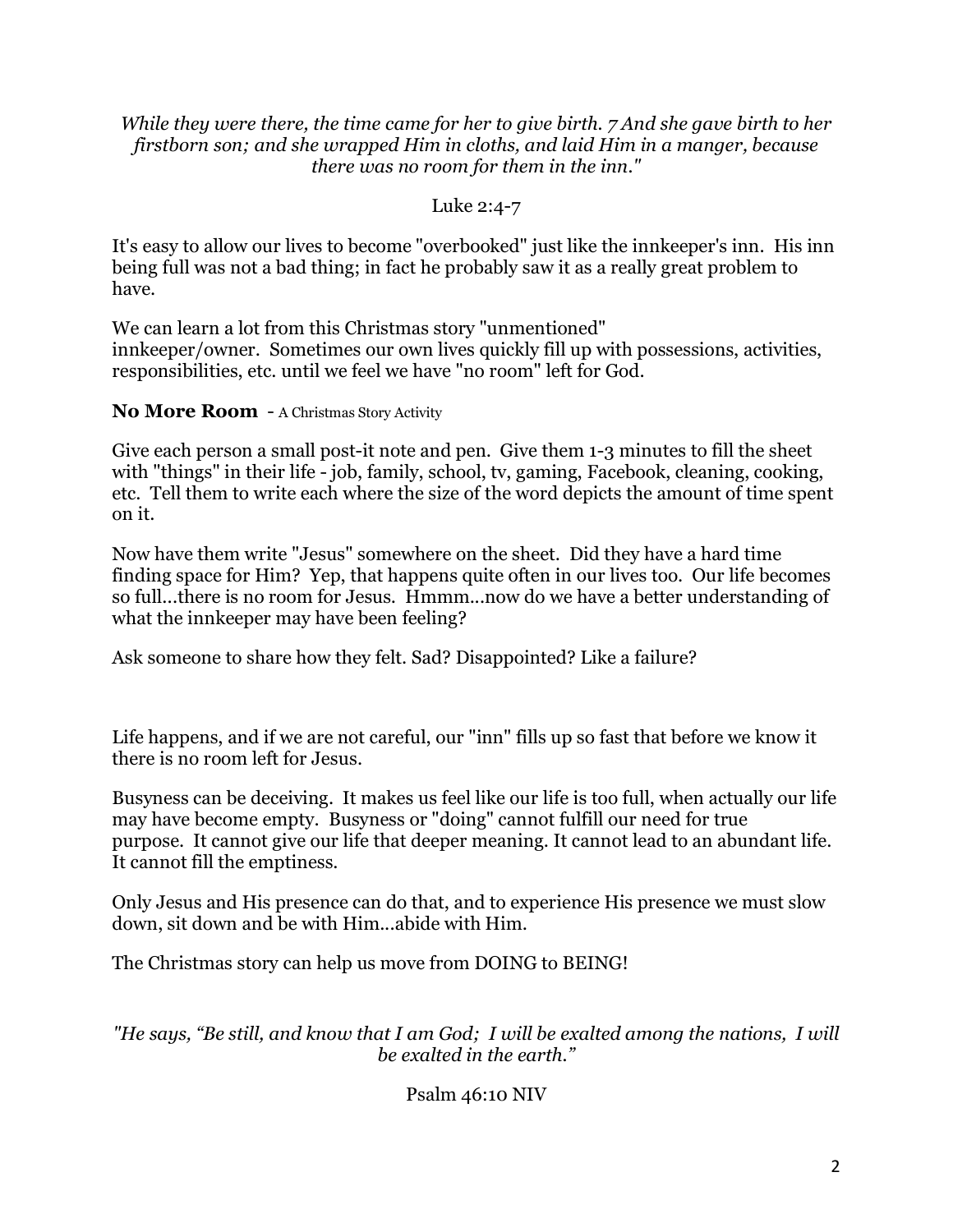*"She had a sister called Mary, who sat at the Lord's feet listening to what he said. 40 But Martha was distracted by all the preparations that had to be made. She came to him and asked, "Lord, don't you care that my sister has left me to do the work by myself? Tell her to help me!" 41 "Martha, Martha," the Lord answered, "you are worried and upset about many things, 42 but few things are needed—or indeed only one.[a] Mary has chosen what is better, and it will not be taken away from her."*

Luke 10:39-41 NIV

*"Abide in Me, and I in you. As the branch cannot bear fruit of itself, unless it abides in the vine, neither can you, unless you abide in Me."*

John 15:4 NKJV

God knows our struggle with busyness. That's why He continually invites us to seek Him...to seek His face...to seek His presence. This Christmas season and on into this new year, may we slow down and become more aware of His presence. May we make room for Jesus first before other things fill our life too full.

Remember, He is Emmanuel - "God with us!" Enjoy the fullness of His presence!

#### *"When You said, "Seek My face," my heart said to You, "I shall seek Your face, Lord."* Psalm 27:8

*"You will seek me and find me when you seek me with all your heart."* Jeremiah 19:13

*"But seek first His kingdom and His righteousness, and all these things will be provided to you."* Matthew 6:33

*"And without faith it is impossible to please God, because anyone who comes to him must believe that he exists and that he rewards those who earnestly seek him."* Hebrews 11:6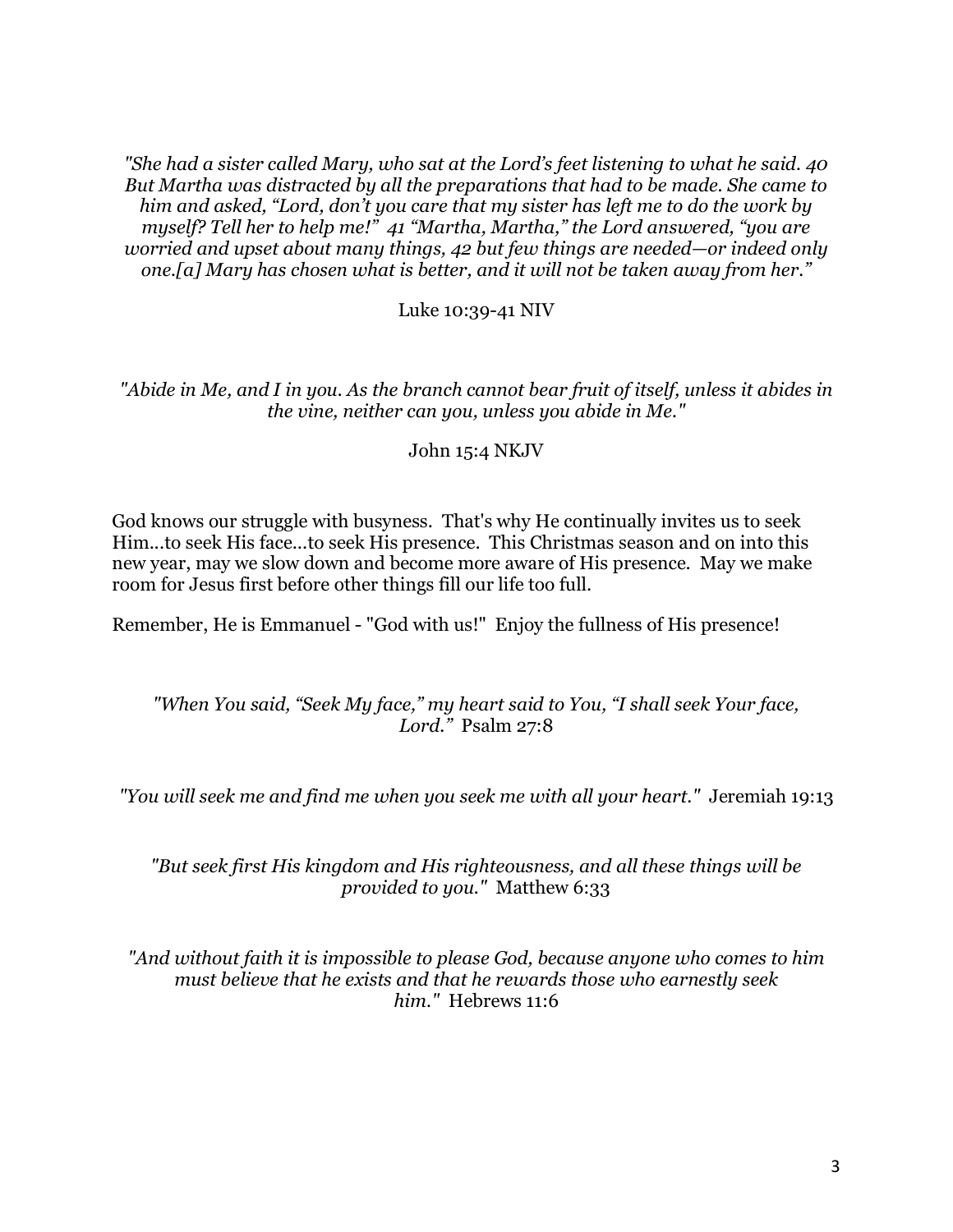# Offering what we have -

Another Christmas Story Lesson from the Innkeeper

Some believe we may be misunderstanding what Luke was saying about the Inn altogether here. The Greek word, *kataluma*, translated as inn here, may not have been what we consider an inn or a hotel. It also can mean something like a furnished upper room.

It possibly could have been the home of one of Joseph's relatives and the upper room of their home was where family and guests lodged. The lower floor may have been like a stable where the animals were kept.

We normally think of and depict the innkeeper as a "bad guy." How could he turn away a young couple about to have a baby?!

But what if this owner wanted to make room, but he couldn't? He did, however, offer what he could.

**Wonder:** What if this was a home where the upper floor was so packed with visitors, there was no room? What if the inn keeper offered what he had - a shelter below where the animals were kept? It wasn't what we would see as ideal, but it met this young couples need for shelter.

How many times have we seen a need, but felt like what we had to offer was too little...not enough...so we offer nothing?

We don't really know if the manger was located in a stable owned by the inn keeper, but what if?

Every good and perfect gift comes down from the Father above. (James 1:17) What He has given us, no matter how much or how little, He expects us to use for His good purpose and His glory.

#### **A Parable Told by Jesus**

In Matthew 25:14-30 Jesus told a parable that relates to us being faithful with what He has given us. Read and discuss what some of the talents or investments may be that God has entrusted to us.

This Christmas take time to sit down and inventory things or time you have to offer to God and others for His glory. What may seem too small or worthless to us, may be exactly what God wants to use for something BIG!

Jesus having to be born in a manger did not take God by surprise! God had a big purpose behind what seemed like a mistake or failure on the inn keeper's part.